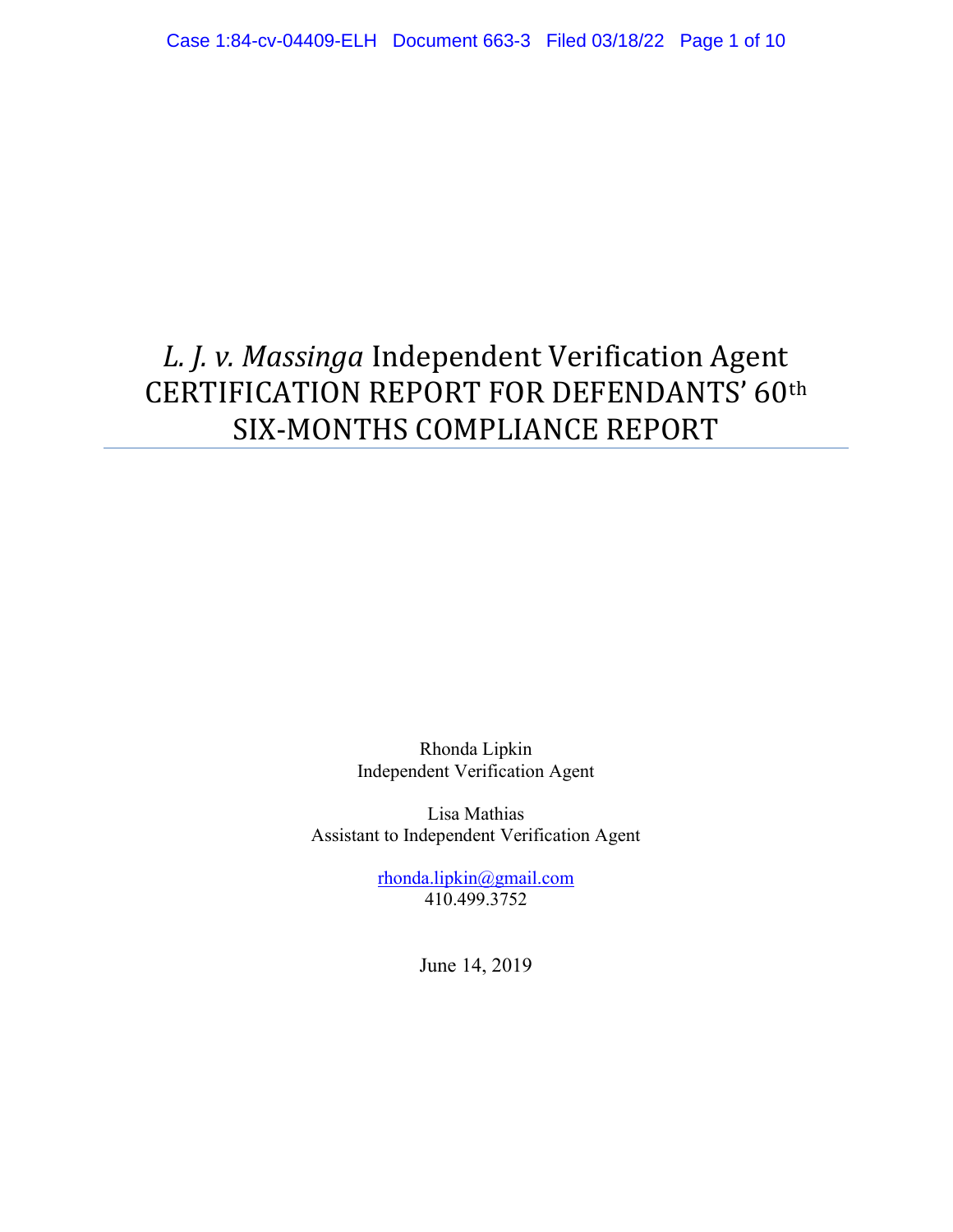# III. SPECIAL CASE REVIEW: CHILDREN UNDER 13 WITH SIGNIFICANT PLACEMENT INSTABILITY

 Pursuant to the MCD, "where the Independent Verification Agent determines that the Defendants have not provided sufficiently reliable and accurate information to measure Defendants' performance on the requirements of this Decree, the Independent Verification Agent may conduct additional information-gathering activities to obtain information to measure performance" (Part One, II., C., p. 4). For this  $60<sup>th</sup>$  report, the IVA has undertaken this additional review regarding the cases of 36 children under the age of 13 who have experienced significant placement instability, lack of appropriate placements and waiting lists for treatment programs. One of the first young children with frequent moves that came to the attention of the IVA was DJ.

DJ, ten-years-old at the time, entered foster care in April 2016 and spent six months placed with a long-time caregiver before she became unable to handle his behaviors. From November 2016 through August 2017, DJ experienced at least 35 placement disruptions. During that time, D.J. was transferred between 6 different Treatment Foster Care agencies, 9 different BCDSS foster homes, spent at least one night on runaway at least 8 times, and stayed overnight at the Gay Street office at least 5 nights. He was enrolled in at least 5 schools during that time but attended almost no school days due to his constant moves. In August 2017, DJ was placed at St. Vincent's diagnostic treatment center and then at St. Vincent's Villa RTC in November 2017.

Although DJ had stabilized prior to the  $60<sup>th</sup>$  Report period by his entry into Villa RTC in late 2017, his was only one of the first of the frequently moved children under 13 that have come to the attention of the IVA in the last couple of years.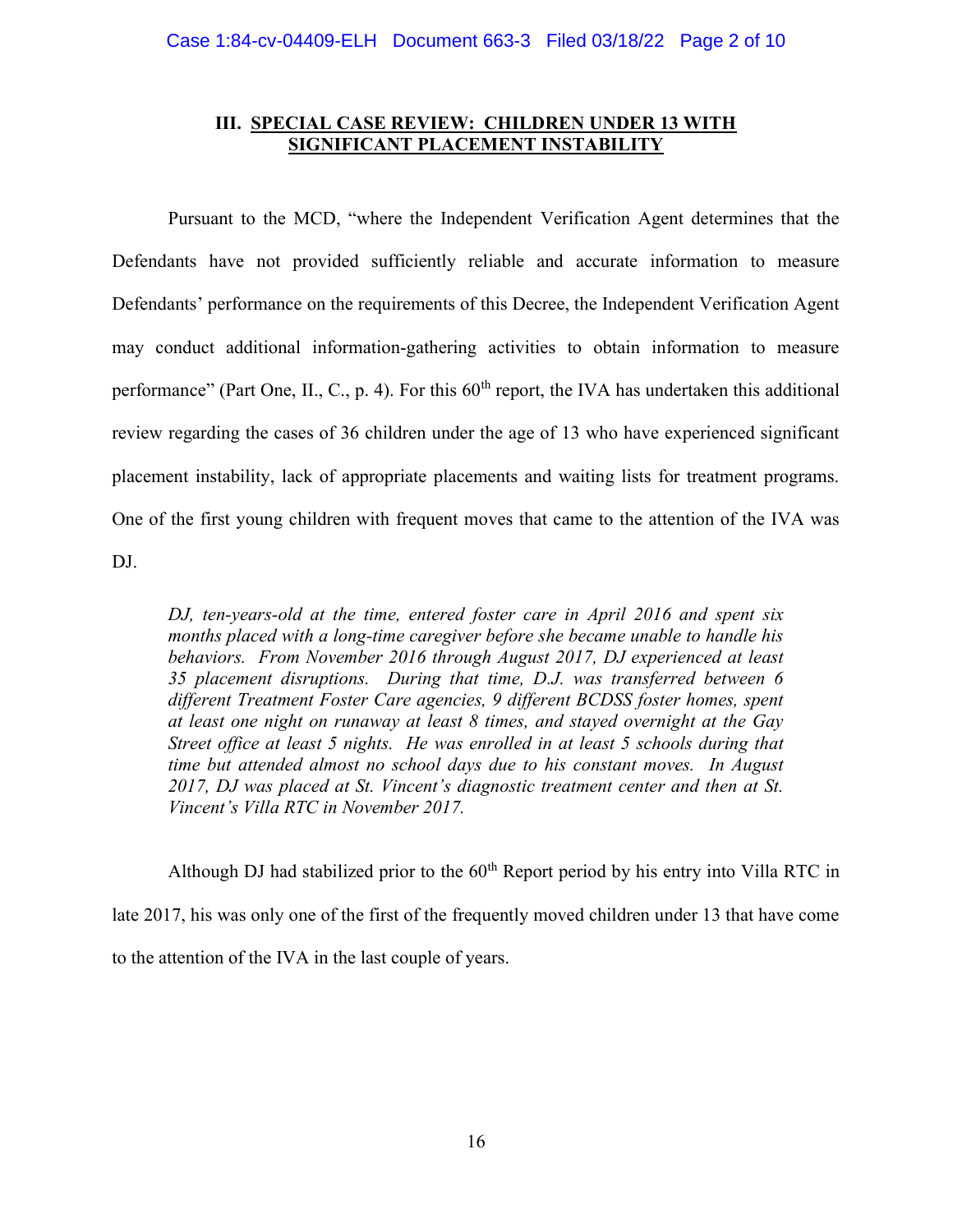## Data Sources

 The cases of these very young children with frequent placement disruptions have come to the IVA's attention through a few different sources including Gay Street overstay reports, maltreatment reports against a foster parent that required a child's move, review of requests for placement of children under 13 in congregate care, information about psychiatric hospitalizations and information from a child's CINA attorney. For the last few years, Defendants have failed to provide regular reports on placement moves, leading to a lack of attention to the "big picture" of frequent moves for these younger children. Until this month, the Intensive Case Management Unit, required by the MCD Preservation and Permanency Additional Commitment 5 (MCD, p. 17), only accepted youth 14 years and older, and, therefore, reports of children moving frequently were not tracked and acted upon for children under 14.

# Findings

 Through the various sources listed above, the IVA has compiled a list of 36 children (including DJ) who entered OHP prior to January 1, 2019, and were no older than 12 as of January 1, 2018. Besides date of birth and date of entry (DOE) into OHP, the following data was collected from CHESSIE, Quest (Baltimore City Juvenile Court database) and Gay Street overstay reports:

- 1. Reason for entry into OHP.
- 2. Prior removals.
- 3. All placements since the most recent date of entry into OHP. $8$

<sup>&</sup>lt;sup>8</sup> Although all of this information should be in the placement and living arrangements' sections in CHESSIE, caseworkers frequently do not document regular placement disruptions such as hospitalizations, respite placements, runaway periods or stays at Gay Street, as well as fail to list each individual treatment foster home in which a child may be placed within a treatment foster care agency. For example, it may appear that a child remained in one home for 6 months under X Treatment Foster Care program, when, in fact, review of the CHESSIE contacts, Extended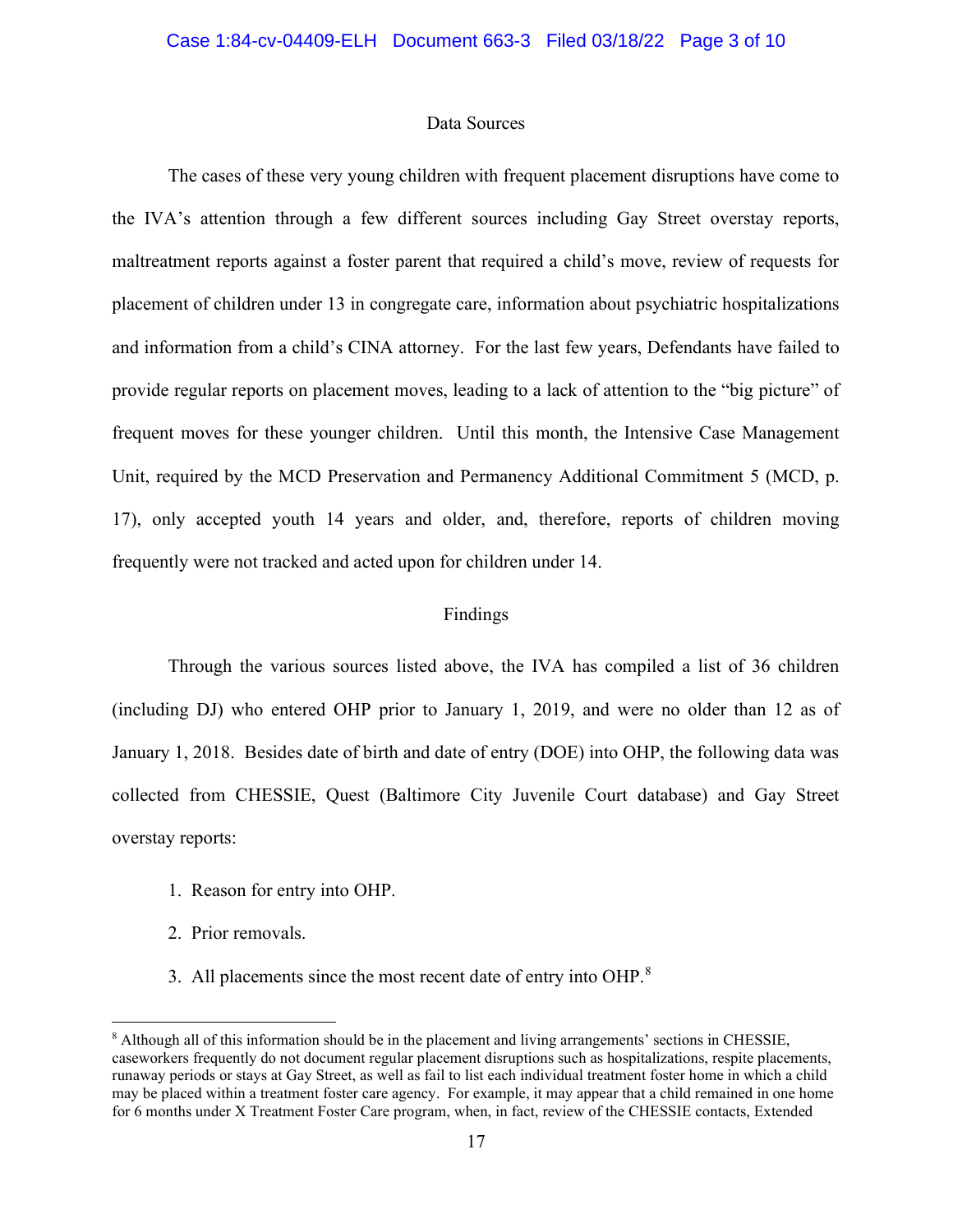- 4. Whether the child had a "one-to-one" while in OHP.
- 5. All school placements documented in CHESSIE and Quest.<sup>9</sup>

Based upon this review, the following information emerged:

 Of these 36 children, 17, or almost half of the children, entered OHP in 2018; 10 entered OHP in 2017; 8 entered OHP in 2015 or 2016; and 1 entered in 2013. The average number of months in OHP through April 2019 for the 36 children was 19.8 months. During that time, those 36 children experienced an average of 11.7 placements per child. This would include moves between foster and kin homes (including regular, TFC, unlicensed kin and licensed respite homes), hospitals, unlicensed placements such as the BCDSS office building on Gay Street, trial visits home, and runaway episodes.

| 36<br>children<br><b>DOE</b><br>prior to<br>1/1/2019;<br>under 13<br>as of<br>$1/1/2018$ . | # of<br><b>Months</b><br>in OHP | # of<br>documented<br>(doc.)<br>placements               | # of doc. school<br>placements<br>(This is the<br>data most likely<br>to be<br>significantly<br>undercounted.) | $#$ of doc.<br><b>Treatment</b><br>Foster<br>Care<br>agencies<br>with which<br>child<br>placed | # of<br>doc.<br><b>BCDSS</b><br>foster<br>homes | # of doc.<br>Kin<br>Place-<br>ments |
|--------------------------------------------------------------------------------------------|---------------------------------|----------------------------------------------------------|----------------------------------------------------------------------------------------------------------------|------------------------------------------------------------------------------------------------|-------------------------------------------------|-------------------------------------|
| Average<br>per child                                                                       | 19.8                            | 11.7<br>(placement)<br>change every<br>$51 \text{ days}$ | 3.8<br>(school change)<br>every 5 months)                                                                      | 3.1                                                                                            | 2                                               | .47                                 |

The results of this review follow.

Hours non-CPS reports, and Quest reveals that the child was in 3 different homes under X TFC program during those 6 months.

<sup>9</sup> School placements and placement changes are often not documented so reports of school placement changes often are undercounted.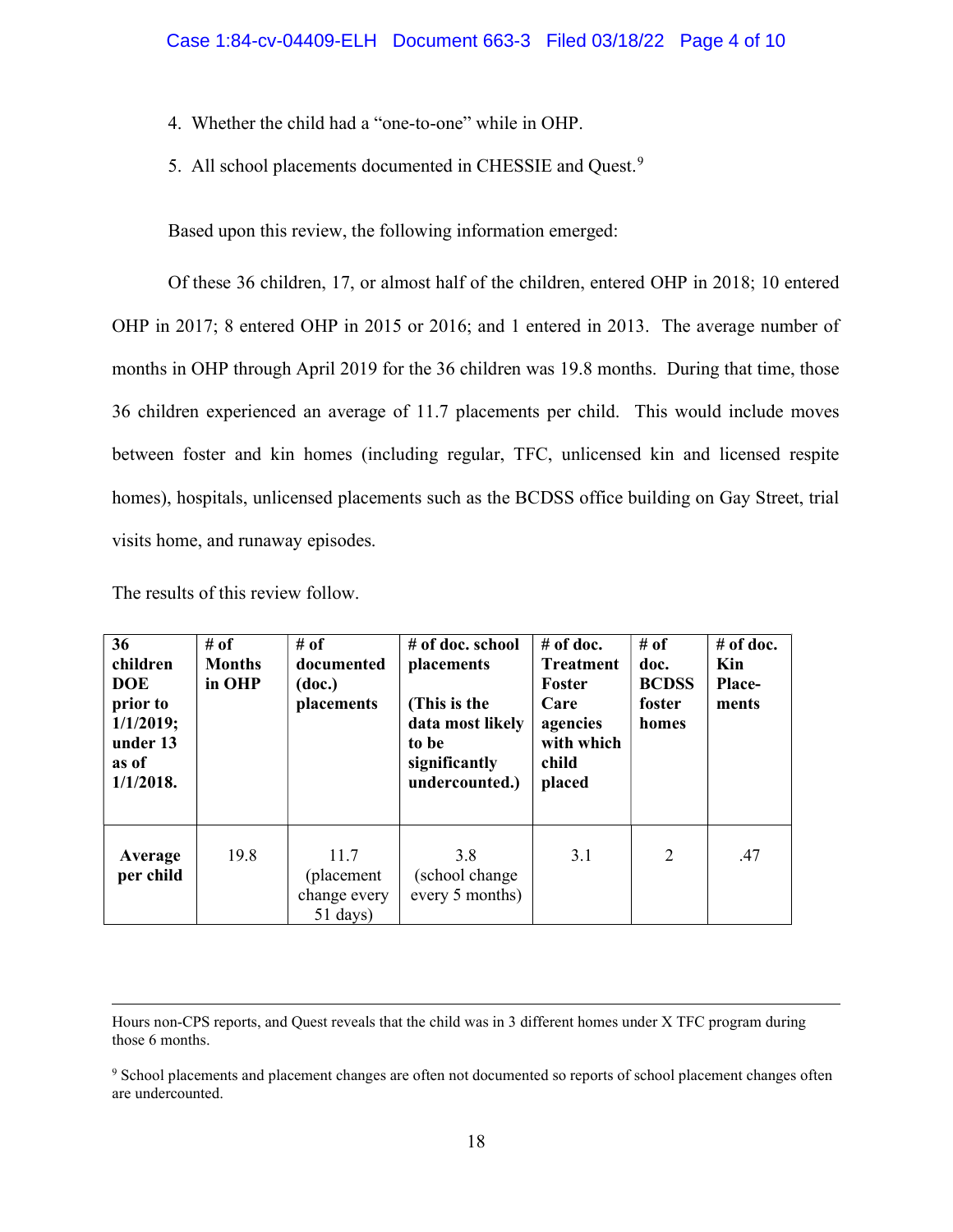## Hospitalizations

 Between January 1, 2018 and April 30, 2019, a 16-month period, at least 25 of the 36 children had documented psychiatric hospitalizations. Eighteen of those children had at least 1 or 2 hospitalizations; 6 had at least 3 or 4 hospitalizations; and one child, a 10-year-old, had at least 7 hospitalizations in those 16 months.

## Impact on Education

 Reviewing contact notes as well as the "education" section of CHESSIE reveals that nearly two-thirds of the children, over an average 20 month length of stay in OHP, had 3-7 school changes, and one child had at least 10 school changes. Because of poor documentation of school and other education information by caseworkers, it is highly likely that this is a serious undercount. There is no data in CHESSIE about school attendance. However, because many of these children changed placements so often, they also often missed large number of school days. In addition, needed testing or IEP meetings for special education services failed to occur, and school placements would be delayed until the school system determined the "right" school for the children or, when the children were in school, they were not placed in appropriate settings. Most of the children who remained stable in school were children enrolled in the non-public schools such as Villa Maria, which children who qualify may attend wherever they live (within a reasonable transportation distance).

#### Kin Caregivers are not being Sought

 In 21 of the 36 cases, there was no placement with a kinship caregiver during this time. Few of the 36 children had a trial home visit with a parent or guardian. In some cases, there may well have been no parent or relative available, but, in reading over the contact notes, in most of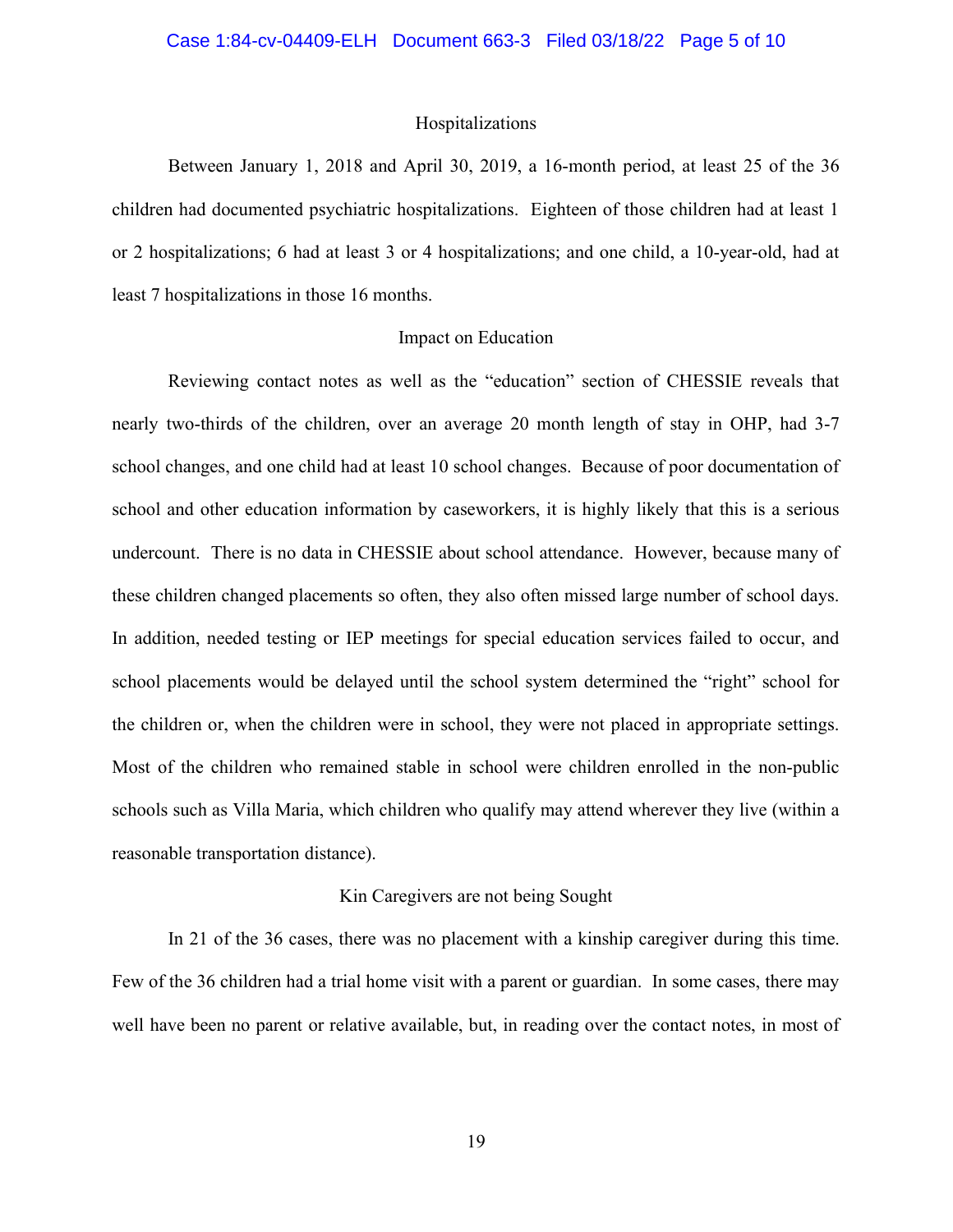## Case 1:84-cv-04409-ELH Document 663-3 Filed 03/18/22 Page 6 of 10

these cases, there does not appear to have been an attempt to find relatives who might be willing, with sufficient supports, to allow the child to be placed in their care.

## Overuse of One-on-Ones

 In the case of these 36 children, at least two-thirds - 22 children ages 7 to 13 - have had one-on-ones for varying lengths of time, including while placed in TFCs and in residential group homes. Besides the expense, the IVA is concerned about the unknown impact to these children of having random young adults with minimal training and education about mental health and other needs of young children being, essentially, their primary companions and caregivers.

Increased Use of Congregate Care for Children Under 13

 Fourteen, more than one-third of the children reviewed, were placed at some time in the last three years at St. Vincent's Diagnostic Center and/or St. Vincent's Villa RTC, the state's only diagnostic group home and residential treatment center for children under 13. For a growing number of the rest of the children, the failure to provide sufficient, appropriate supports to care for these children in family homes and the waiting lists for available beds at St. Vincent's has resulted in BCDSS having to place them in group homes not licensed to house and, therefore, not focused on the needs of younger children.<sup>10</sup> In just the past three months, 4 children under the age of 13 have been placed in 3 different group homes (other than the diagnostic facility mentioned above).

 In at least 3 of the cases, a decision was made to place the children in those group homes because the agency had exhausted the currently-available placements, and the children were in danger of having to have multiple overnight stays at Gay Street or placement in any number of temporary foster homes which, most likely, was going to be for only a night or two.

<sup>&</sup>lt;sup>10</sup> The facilities involved would have to obtain a waiver from DHS to accept the children.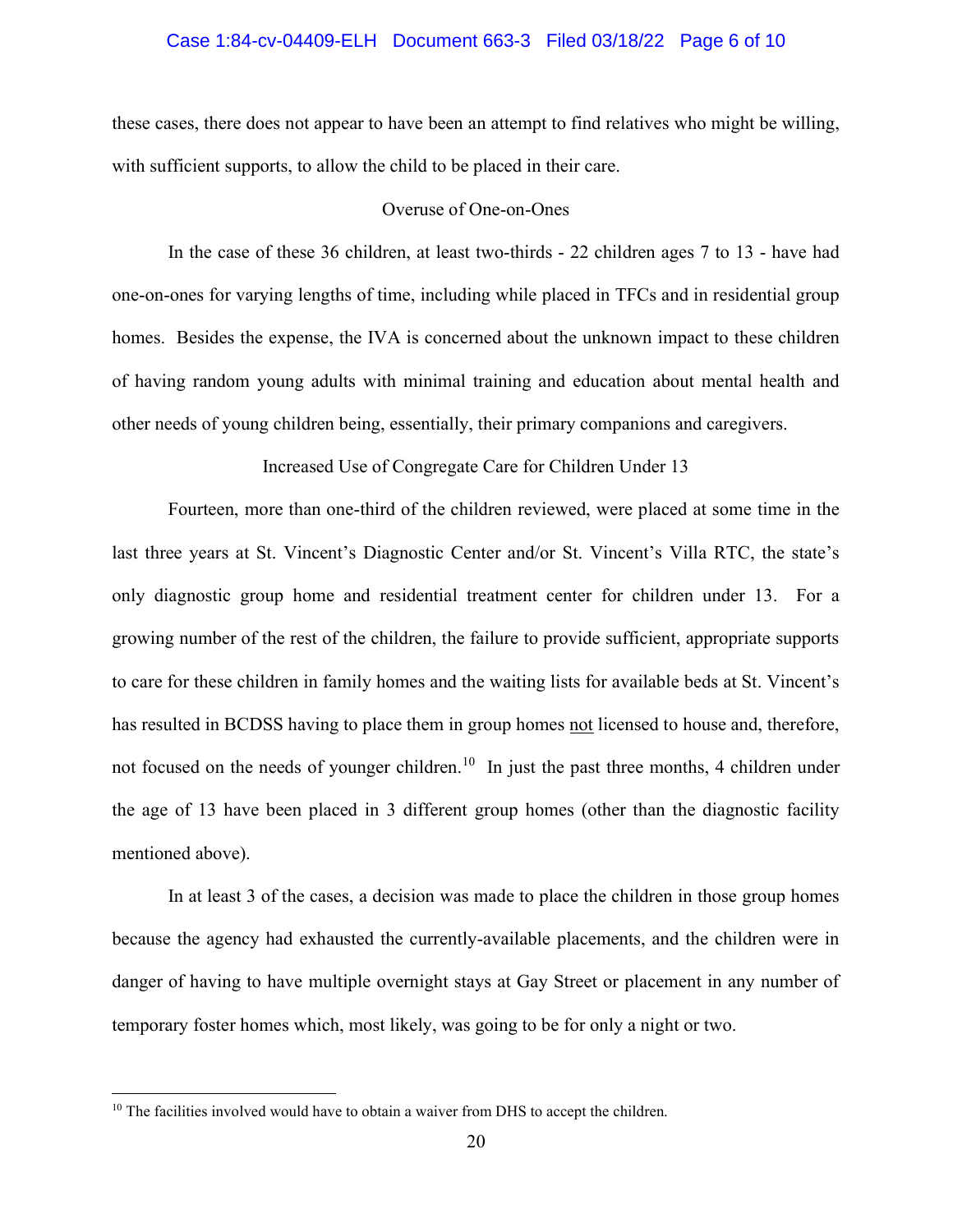The case of NF illustrates how one of these children ended up in this situation.

NF first entered foster care in August 2016 at age 9. She remained in foster care for 6 months at which point she was reunified with her mother under an Order of Protective Supervision. Her mother had a long history of mental illness and substance abuse, transiency and allegations of neglect and abuse of her children. During the 6 months NF spent in OHP, due to foster parents' inability to cope with her suicidal and aggressive behaviors, NF was placed in at least 5 different foster homes and had 2 psychiatric hospitalizations as well as being enrolled in at least 4 different schools.

In July 2018, NF was once again removed from her mother and placed in BCDSS care. The mother had been leaving NF and her brother alone for long periods of time, was not addressing her own or NF's mental health needs, and was physically abusing NF's brother. NF was taken directly by the police to the University of Maryland Hospital for psychiatric care. For the next 9 months until the end of April 2019, NF, now 11, had at least 12 foster home placements, at least 7 hospitalizations and 1 trial home visit (lasting 3 weeks). NF had a total of at least 20 disruptions in placement in those 9 months at a rate of more than 2 disruptions a month. This was despite the fact that while she was in the last (at least) 4 foster homes, from January through April, 2019, she had a one-on-one with her at all times. She was also enrolled in at least 4 different schools and spent a significant amount of time not in school at all.

Unable to find another foster home to take her, and with no available beds at St. Vincent's Diagnostic or Villa RTC, BCDSS obtained a waiver to place her, with a one-on-one, at a group home licensed for youth 13 and older, in April. After at least 20 placement disruptions, it is hoped that NF can be stabilized, obtain consistent therapy and be assessed for appropriate educational services.

While the IVA understands the clinical justification of the decisions to place some of these children under 13 in group homes, the fact remains that the vast majority of available research and professional opinion supports the conclusion that congregate care is not good for any child, especially at a young age. See, for example, Att. 2, Dozier et al., "Consensus Statement on Group Care for Children and Adolescents: A Statement of Policy of the American Orthopsychiatric Association," (American Journal of Orthopsychiatry, 2014).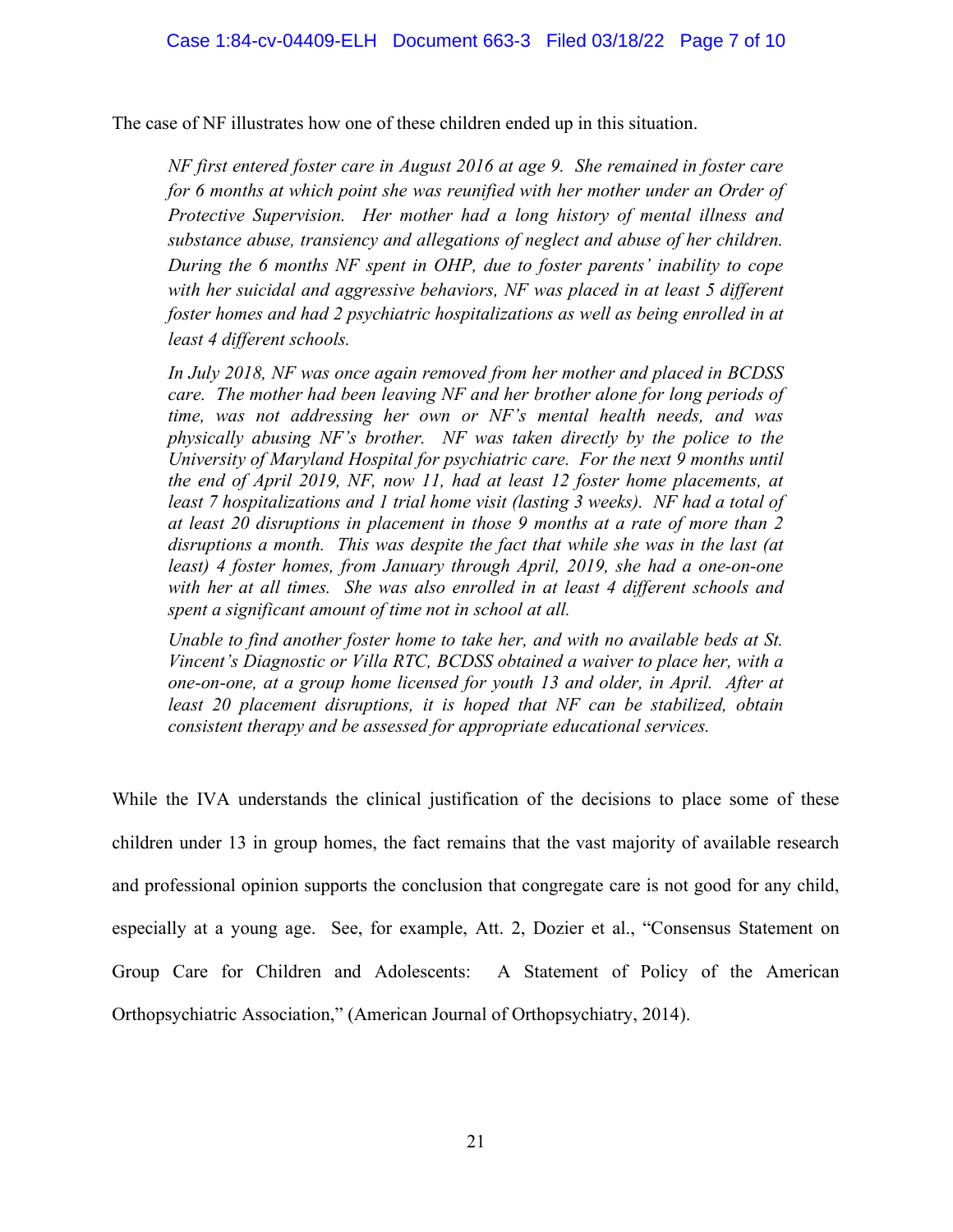## Case 1:84-cv-04409-ELH Document 663-3 Filed 03/18/22 Page 8 of 10

Lack of Meaningful Clinical and Trauma-Informed Placement Processes

 It appears that there is no process in place for thoughtful, child-centered placement decision-making when children are entering OHP, even when the child already is known to BCDSS. The data shows that at least 21 children, nearly two-thirds of these 36 children, had had prior entries into OHP, and at least 17, nearly half of the children, came into OHP explicitly due to problems with the children's behavior and mental health challenges. In some cases, the children entered OHP because a parent or guardian refused to pick the child up from a psychiatric hospitalization because of fear for their own safety or of the safety of other children in the home. Others had worked with BCDSS family preservation in attempts to obtain sufficient help in the community to keep the children in their homes but were unsuccessful in doing so.

 Despite this foreknowledge of their challenges, BCDSS has failed to plan for appropriate placements when the children entered into foster care. Even if the first placement may not have been able to be the "right" placement, certainly the agency had enough information at its disposal to work to find more appropriate placements within a short time. These placements should have had the necessary services to avoid the, literally, dozens of placements that some of these children have suffered and some continue to suffer. DC's case illustrates this problem.

DC, who will be 8 in June 2019, entered foster care in June 2017 at the age of 6 due to neglect by his mother, a drug addict. By the time he entered OHP, he was well known to BCDSS because Family Preservation had been serving the family and helping the mother get treatment for herself and for DC who was diagnosed with ADHD, OCD and mood disorder and had been expelled from school due to stabbing another child with a pencil. Despite foreknowledge of his significant mental health and behavioral issues, BCDSS evidenced no thoughtful planning for his placement and needed services.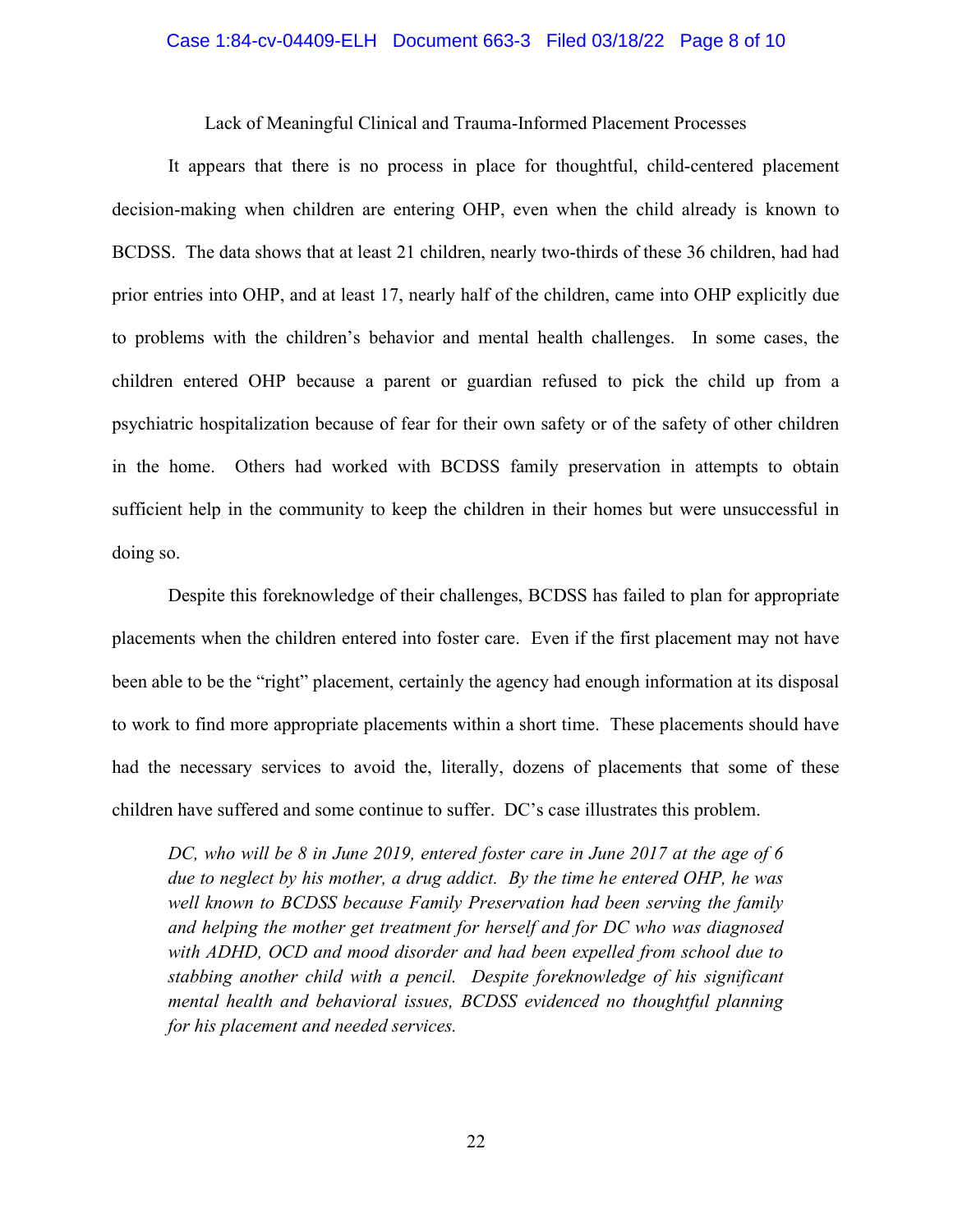During the 22 months in BCDSS custody from June 2017 through April 2019, DC had at least 28 disruptions in placement, including at least 2 hospitalizations, 3 trial visits home, 3 BCDSS foster parents, and multiple foster parents from 6 different treatment foster care agencies. With the presence of a one-on-one, he has had increased stability since January 2019 and has remained with the same foster parents except for a respite period in April. Unfortunately, DC will soon have to move again. The foster parents have asked for his removal at the end of this school year.

#### What is Needed?

 There are waiting lists for St. Vincent's RTC and diagnostic programs, and children are staying in the diagnostic center over the licensing 90-day limit while awaiting a bed in the RTC. However, a solution is not to precipitously remove any children from those programs or necessarily to add more inpatient diagnostic and RTC placements. Defendants need to find more appropriate interventions that can be provided before young children get to the point where they seem unable to stabilize in any foster home, and the only option left seems to be inpatient diagnostic and RTC or, even, as happening lately, placement in group homes designed and licensed for older children.

 Experts have suggested having mobile treatment programs which include both psychiatric and therapeutic providers so that children who are moving often can at least have consistency in mental health care. In addition, there need to be more outpatient day diagnostic and treatment programs with supplemental supports for families on weekends as necessary.<sup>11</sup> Wraparound mental health support needs to be available earlier and more quickly. Most importantly, perhaps, foster parents and kinship caregivers need to have significantly more training, guidance and

 $11$  Recently, a caseworker was told that there was a two-year waiting list for a day treatment program at Kennedy Krieger Institute.